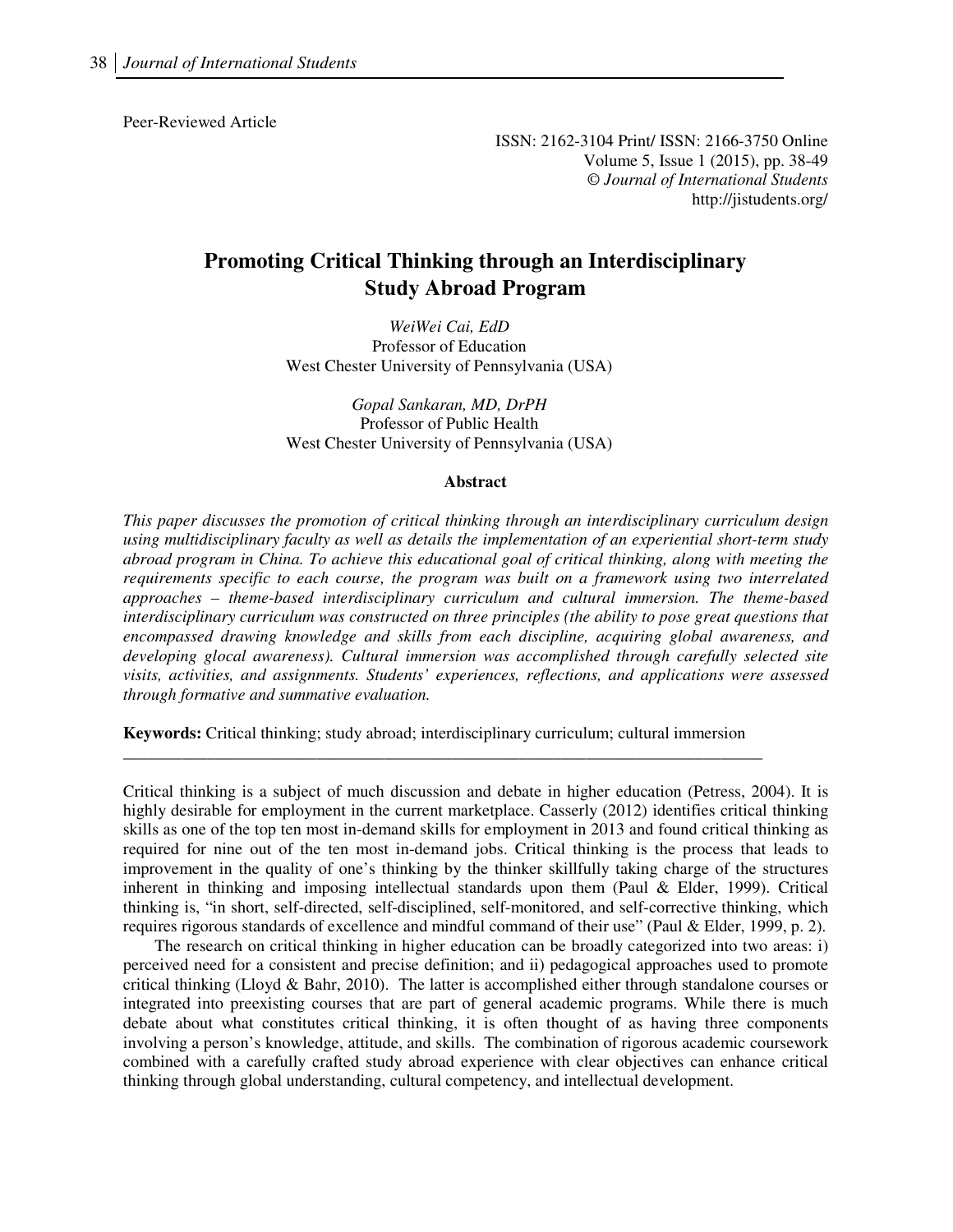There are at least two approaches, multi-disciplinary and interdisciplinary, to promote critical thinking skills among learners. The multidisciplinary approach emphasizes teaching across more than two subject areas or disciplines. It helps learners to make connections among disciplines and empowers them to address issues where a single disciplinary perspective may not provide feasible and effective solutions (Longa & Yost, 2007). In contrast, Rowntree (1982, p. 135) defined interdisciplinary approach as "one in which two or more disciplines are brought together, preferably in such a way that the disciplines interact with one another and have some effect on one another's perspectives." Ivanitskaya et al. (2002, p, 108) stated that the teaching and learning for this approach "focuses on the methodologies, interpretive tools, and language of several disciplines on a central problem, issue, or theme."

The purpose of this paper is three-fold: i) to explain the promotion of critical thinking through an interdisciplinary curriculum design using multidisciplinary faculty and multicultural perspectives; ii) to describe the implementation of an experiential study abroad program in China to promote critical thinking; and iii) to provide a framework to promote critical thinking through an interdisciplinary approach in a study abroad program.

# **Review of Related Literature**

The number of students from the United States, who are studying overseas increased to 283,332 in 2012 from 273,996 in 2011, an increase of 3.4 percent (International Institute of Education [IIE], 2013). However, critical questions about the value of study abroad programs continue to rise (Salisbury, 2012). The Commission on the Abraham Lincoln Study Abroad Fellowship Program (2005) noted study abroad programs as an important step towards creating a more globally informed American citizenry, many of whom are our future leaders with the ability to shape policies both within and outside the United States. Such engagement with other cultures outside the United States is key to understanding globalization and to be effective proponents of glocalization that is understood as "providing a global offer (brand, idea, product, service, etc.) while taking local related issues into account" (Luigi & Simona, 2010, p. 159). In recognizing various benefits that may accrue to students learning through study abroad programs, Steinberg (2007) identifies one as the understanding and appreciation of the world and one's place in it. This is exemplified by reflecting on one's own and other cultures and developing perspectives on the role of politics and the arts in shaping the human condition.

One of the concepts that is often discussed in the educational arena and receives a lot of attention in the context of study abroad programs is globalization. According to Stiglitz (2002), globalization is the closer integration of the countries and peoples across the globe, facilitated through reduced costs of transportation and communication, resulting in the breaking down of artificial boundaries that limit the flow of goods, services, resources, knowledge, and people. The forces of change constituting globalization are evident in every facet of life and is articulated by Friedman in his book, *The world is flat* (2006). Friedman (2006) addresses the importance of culture in glocalization as to how much a culture is both outward and inward. Moreover, the ability of the culture to absorb new ideas and global best practices and blends those with its own traditions nurtured through centuries is critical for glocalization (Friedman, 2006). Thus, students in modern times have to become proficient in understanding the process of globalization, and yet have the openness of understanding different perspectives, and readiness to utilize some of the principles and practices of other cultures. Such an ongoing effort in their educational journey is facilitated by experiences that immerse them in cultures different from their own allowing for their understanding the world through a horizontal rather than a vertical perspective.

 Educators are urged to be models of the empathetic and integrative thinking and help students develop a sympathetic stance (Gardner, 2008). This could be done by providing models and offering lessons that lay the foundation for students to understand and respect differences. Study abroad programs, in addition to disciplinary content, also bring learners into new cultures wherein physical, cultural, and educational adaptations become necessary (Smith  $&$  Kruse, 2009). The key then is to have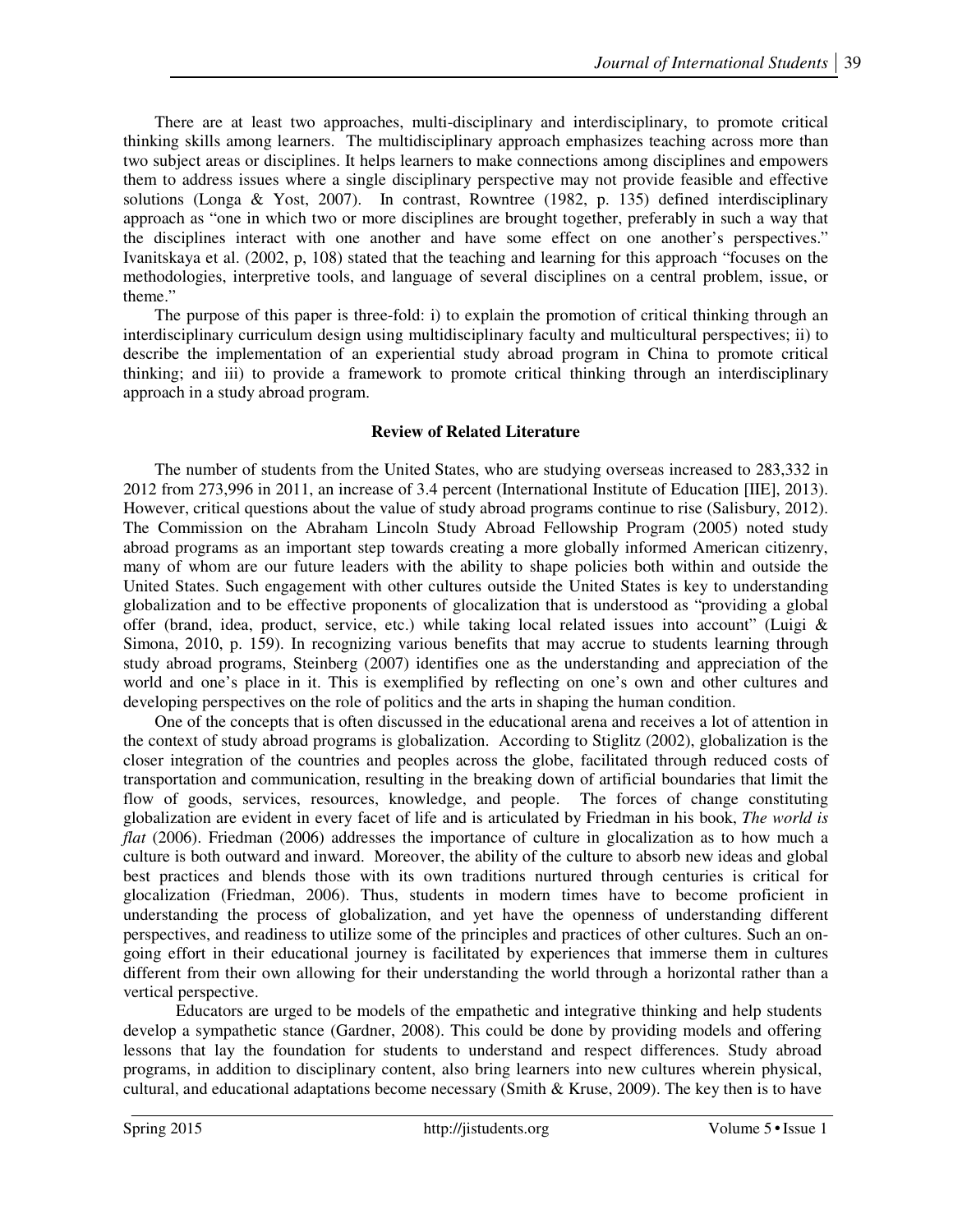a curriculum that connects with foundational skills, forms of knowledge and methods of inquiry, and with the world. Through exploring big global questions that call for integration of knowledge, skills, and personal and social responsibility, students could develop capacity for global citizenship or engagement (Hovland, 2010). Study abroad programs help in the development of intercultural skills and a sense of world-mindedness (Anderson, Lawton, Rexeisen, & Hubbard, 2006).

Kolb (1981) provides a learning model to facilitate a continuum of the learning cycle that fits well study abroad programs with strong experiential components integrated into them. The educational curricula, according to him, should provide learning experiences that move the learner through different phases – one that begins with concrete experiences, supported by observations and reflections that then help their formation of abstract concepts and generalizations, which in turn allows for them to test the implications of the learned concepts in new situations. Six characteristics of experiential learning, as espoused by Kolb (1984), include: i) learning is best conceived as a process, not in terms of outcomes; ii) all learning is re-learning; iii) learning requires the resolution of conflicts between dialectically opposed modes of adaptation to with world; iv) learning is a holistic process of adaptation; v) learning results from synergetic transactions between the person and the environment; vi) learning is the process of creating knowledge (see Passarelli & Kolb, 2012; In Berg, Page, & Lou, 2012).

Both instructional methods and interdisciplinary curriculum are fundamental to reaching the student learning goals in study abroad programs (Jones, 2010). Ivanitskaya et al. (2002, p. 97) mention that multidisciplinary learning "refers to the involvement of several different professional areas, though not necessarily in an integrated manner." However, there is a need for interdisciplinary studies that go beyond multidisciplinary studies (Repko, 2008).

An interdisciplinary study is also identified "as a process of answering a question, solving a problem, or addressing a topic that is too broad or complex to be dealt with adequately by a single discipline or profession" (Klein & Newell, 1997, p. 393). It "draws on disciplinary perspectives and integrates their insights through construction of a more comprehensive perspective" (Klein & Newell, 1997, p. 394). The key is on the principle of integration which is something multidisciplinary studies do not have as a goal. Repko (2008) identifies "in the context of interdisciplinarity, integration is a process by which ideas, data and information, methods, tools, concepts, and/or theories from two or more disciplines are synthesized, connected, or blended" (p. 4). Klein and Newell (1977) had earlier identified the strength of interdisciplinary studies as its ability to address a topic that is too It broad or complex to be adequately dealt with by a single discipline. They indicate that multiple perspectives and insights from different disciplines are integrated through construction of a more comprehensive perspective. Jones (2010) reiterates that methodology is the key to interdisciplinary success and points out that neither the domain of subject material or textbooks alone is sufficient to the success of interdisciplinary teaching and learning. The interdisciplinary techniques help the learner's "lifelong learning habits, academic skills, and personal growth" besides helping him/her "learn any one single discipline or solve a problem in a synthesized manner" (Jones, 2010, p. 78)

Powerful learning outcomes are likely if every off-campus program, whether international or domestic, is built around specific learning goals. Well-structured pre-trip and post-trip learning experiences are important parts of study abroad program and the field trip must have linkage to these on-campus learning experiences (Musil, 2006; McLaughlin & Johnson, 2006). Lutterman-Aguilar and Gingerich (2002) identify the following ten key principles as guiding experiential pedagogy in study abroad programs: i) process and personal integration/development; ii) problem-based content; iii) critical analysis and reflection; iv) collaboration and dialogue; and v) community; vi) diversity and intercultural communication; vii) action and social transformation; viii) mutuality and reciprocity; ix) facilitation by trained faculty and staff; and x) evaluation and assessment. They further posit that formation of communities of learners, their immersion in the host country community, and aided by reflection of each learner to one's own connections to the global community leads to education for global citizenship.

Combining students from different universities in a short-term study abroad program can further facilitate student learning by bringing together difference campus cultures to exchange in a new learning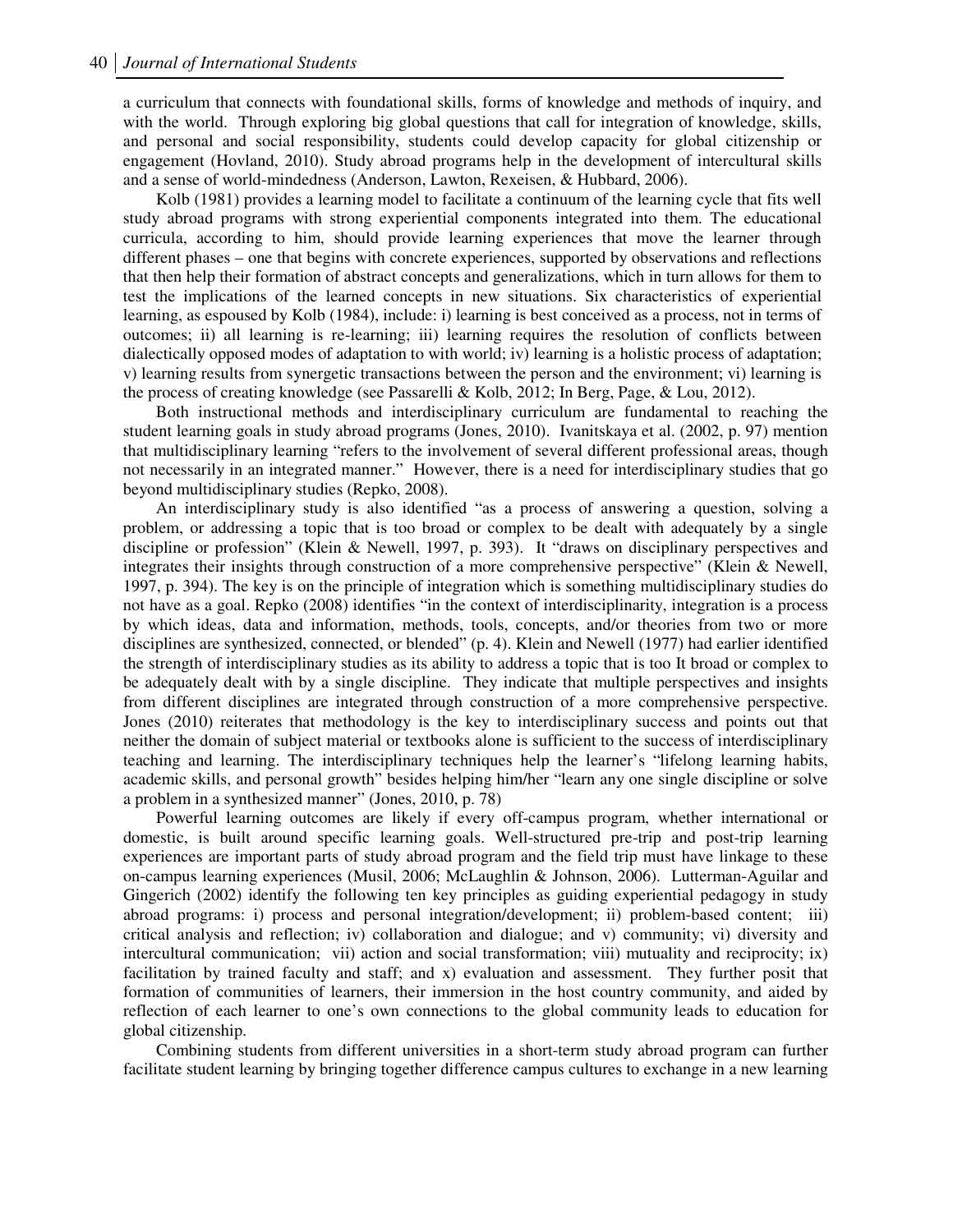environment (Mills, Vrba, & Deviney, 2012). Providing students course requirements and expectations at an early time can help students become aware of what is expected of them academically, promoting positive student interaction to help establishing friendship among them, and preparing students in advance with basic cultural information and customs. They also concluded "simply raising awareness on the part of students as to how the activities and processes involved in the study abroad program could help them better relate their experiences to qualities and skills that are typically valued by employers" (Mills et al., 2012, p. 961). Furthermore, students need opportunities to discuss their experiences and how the experiences might provide an opportunity for their professional career-related personal growth, how the experiences were structured, and how students learn affect their learning outcomes (Mills et al., 2012).

Curriculum design, pedagogical methods, and measurable goals are critical components of any educational program. Difficulty in measuring student learning outcomes, especially isolating the component of the program itself from other factors such as gender, language of the study abroad country, amount of cultural immersion, previous student international travel experience, and other factors, has been noted by McKeown (2009). A study by Zamastil-Vondrva (2005) examined students' perceptions of their experiences to identify meaningful conclusions about the impact of short-term immersion study abroad programs. Results showed that through clear objective oriented and carefully designed study abroad programs, students were provided with opportunities to confront, accommodate, and assimilate new information and concepts into their existing body of knowledge. Students also are able to reflect on their experiences and learn to interpret their surroundings in a different manner.

### **Research Method**

China as the venue for this experiential learning program was based on the need to: i) allow students to learn in a cultural setting that was more foreign to them; ii) expose them to a nation where English is not the native language; and iii) utilize the prior experience of all three program faculty with Chinese culture including multiple visits to the nation.

### **Participants (Student and Faculty)**

A dozen students, three female and nine male, ten of whom were 19-22 years old, from two universities in the United States participated in this program. Students had diverse academic majors including political science, history, elementary education, public health, economics and environmental science and ranged from second to fourth year of study. The group included nine Caucasian (including one international student from Greece currently enrolled in an American university), two African American, and one Asian student. Except for one student, this was their first study abroad experience. Two students had taken an introductory course in Mandarin prior to their visit to China.

Three faculty members (from education, public health, and environmental health) collaboratively conducted the program, with each bringing his or her areas of disciplinary expertise. All faculty members had extensive prior international to different countries. Two faculty were born outside the U.S., and speak another language besides English. The third was a Fulbright scholar in Asia for one semester.

### **Program Design**

The university has specified general education goals for all baccalaureate programs. One of them focuses on developing students' critical thinking skills. To achieve this educational goal, along with meeting the requirements specific to each course, the program intentionally focused on two interrelated approaches: i) theme-based interdisciplinary curriculum, and ii) cultural immersion.

A conceptual framework of the theme-based interdisciplinary curriculum supported by a cultural immersion to promote critical thinking in this study abroad program is presented in Figure 1.

Theme based interdisciplinary curriculum: The program was designed as a six-credit undergraduate course integrating three existing general education courses (Global Perspectives, Transcultural Health, and Humans and Environment) available to majors from different disciplines. The Global Perspectives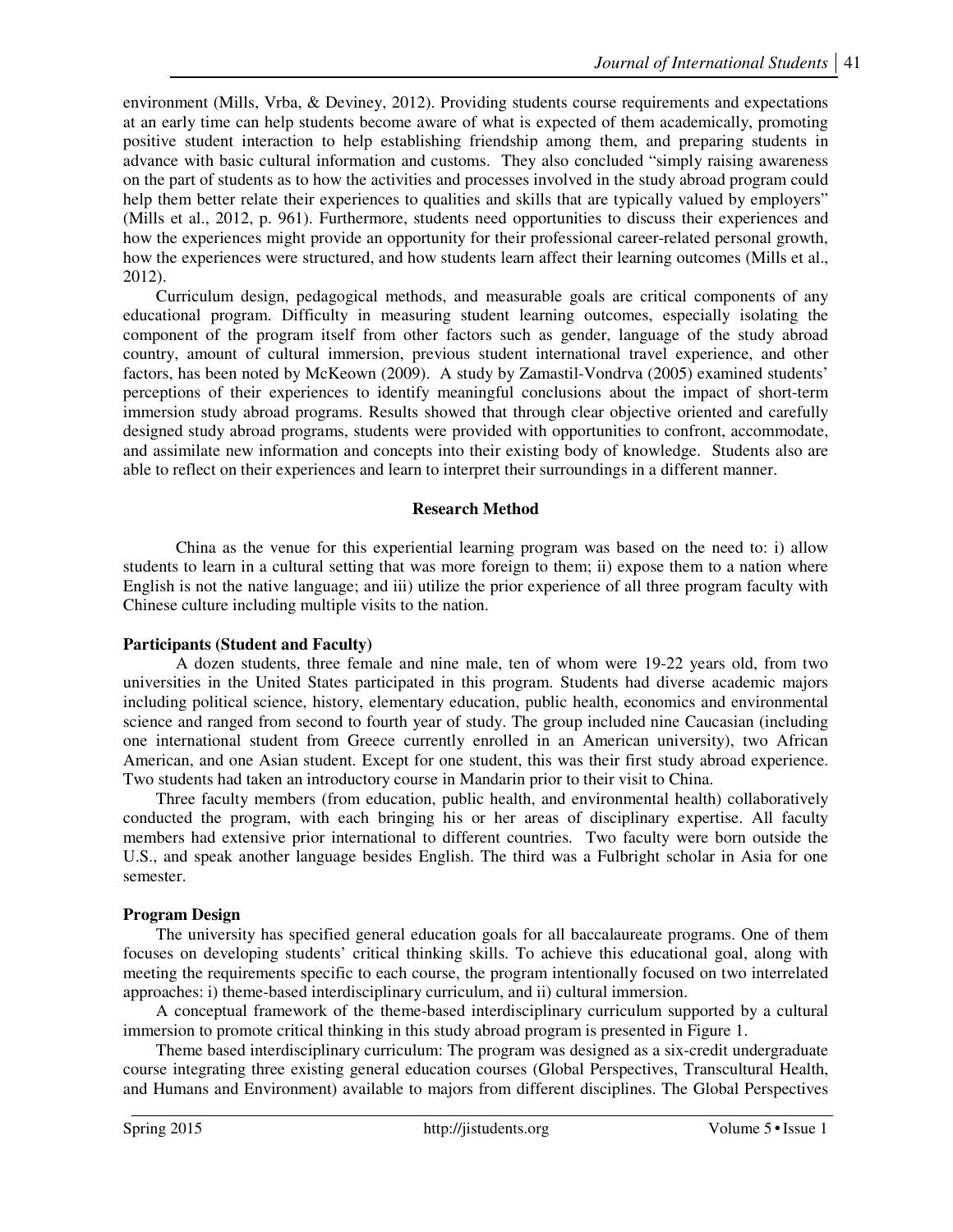course laid the foundation for the program by addressing issues in international relations, education, social, and economic systems, globalization, and global citizenship. Global viewpoints were integral to the other two courses as well to help students apply knowledge and skills developed to the content areas addressed in Global Perspectives. These were discussed in the context of culture, politics, health and environment, medical system, and social and economic development in China.



**Figure1.** Framework to promote critical thinking through an interdisciplinary approach in a study abroad program

Three basic principles were used to choose study themes. These were: i) the ability to pose great questions (answers for which requires drawing knowledge and skills from each discipline); ii) acquiring global awareness (applying concepts and skills in a global context), and iii) developing glocal awareness (understanding one's own culture in depth within the global context). Based on these three principles, the three faculty after much thought and deliberation selected four themes  $- i$ ) the impact of construction of a new dam; ii) the school system; iii) the role of a wastewater treatment plant; and iv) the integration of a traditional system of medicine with western medicine. These themes were deemed appropriate to meet content requirements of each course and its expected outcomes. They also were to help lay the foundation to develop connections among the disciplines and obtain a deeper understanding of the issues.

The cultural immersion: The Theme-based Interdisciplinary approach was supported by and operationalized through cultural immersion that included practical experiences, opportunities for reflection, and appropriate applications (see Table 1). The cultural immersion experiences, viz., site visits, activities, and assignments, were carefully chosen to enable students to raise and answer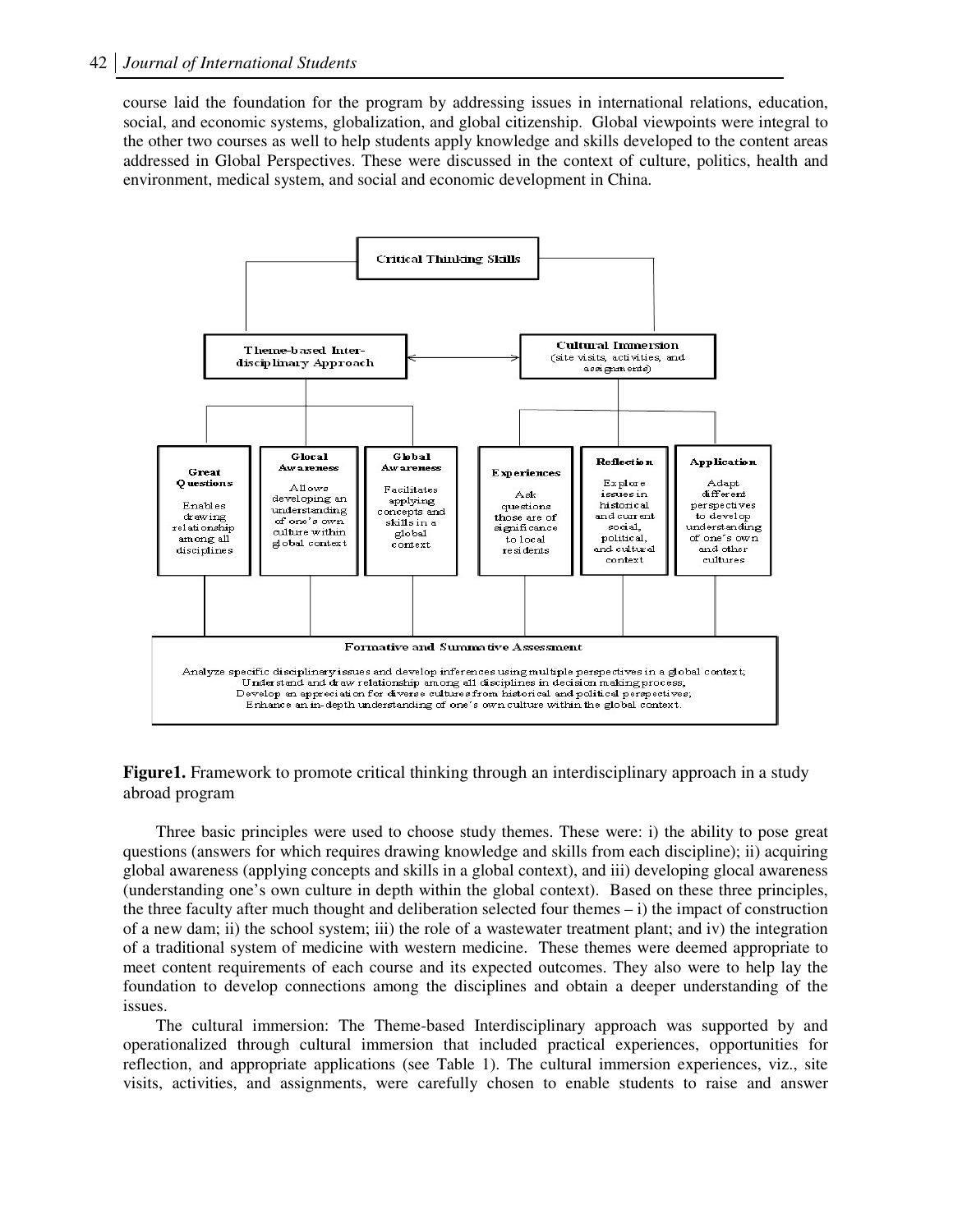questions that are of significance to local residents, facilitate students to explore issues in historical and current social, political, and cultural context, and apply different perspectives, in understanding of the issues in the context of multiple cultures, including their own.

These site visits provided an experiential learning related to the four themes cited earlier. They added authenticity of the learning process and allowed students to draw connections among the three disciplines. Additionally, visits to cultural and historical sites were included to stimulate students' critical thinking.

Assessment: Assessment focused on student growth in cognitive and affective domains such as use of the following skills: analyze specific disciplinary issues and develop inferences using multiple perspectives in global and glocal contexts; understand and draw relationship among all three disciplines in decision making process; develop an appreciation for diverse cultures; and adapt to different cultures and develop an in-depth understanding of one's own culture.

The formative evaluation guided making changes to content and instructional delivery based on student needs. Such formative evaluation was through frequent conversation and contact between the faculty and students, through face-to-face meetings, e-mail, and online discussions, and journal article critiques.

The summative evaluation revealed what the participating students learned the content as studied through interdisciplinary perspectives in a global context, developed cultural awareness and cultural sensitivity, and enhanced their critical thinking skills. Summative evaluation was based on a written report of students' experiences, reflections, and application of lessons learned, submitted individually. Both oral and written reports and the daily journals were to reflect on the course and the learning process, as well as demonstrate their use of critical thinking skills. A final presentation to the class using appropriate technology was also required**.** 

# **Operationalizing the Curriculum**

**Pre-trip:** The pre-trip study included disciplinary content, cultural learning, and reflections operationalized through seminars, assigned readings, films, and video clips. Chinese philosophy, brief history, fine arts, beliefs and customs, economic and political systems, educational system, environmental issues, health care system including Traditional Chinese Medicine (TCM) were introduced. Frequent correspondence and conversations between students and faculty, and formal and informal meetings and interactions were encouraged and expected. Student learning was guided through a variety of questions that integrated the three disciplines and related to the cultural immersion planned for them.

**During Trip:** The visit itself focused on cultural immersion, problem-solving, critical thinking skills, and application of disciplinary knowledge to issues in an authentic way. Students were expected to interact with local experts, lay persons and participate in on-site discussion with their peers and faculty about their observations and offer perspectives about the issues identified. Students were also required to keep a daily journal to record and reflect on their experience and to read the local daily English newspaper (available readily at their housing sites) to learn about issues from Chinese perspective. Faculty purposefully used every "teachable moment" during the trip.

**Post-Trip:** Students presented a written final report of his or her experiences, reflections, lessons learned and plans to share their experience with their family, friends and peers. Students made an oral presentation using technology while reflecting on the course, the learning process, and the integration of their cognitive, analytical, and critical thinking skills.

### **Result and Discussion**

This section illustrates how the program operated in relation to one of the four selected themes, integrative medicine. Figure -2 operationalizes the conceptual framework presented in Figure 1 and further explains how students' critical thinking skills were further developed in understanding of TCM through the study of disciplinary content within the cultural milieu. This process can be readily applied to other themes as well within an interdisciplinary course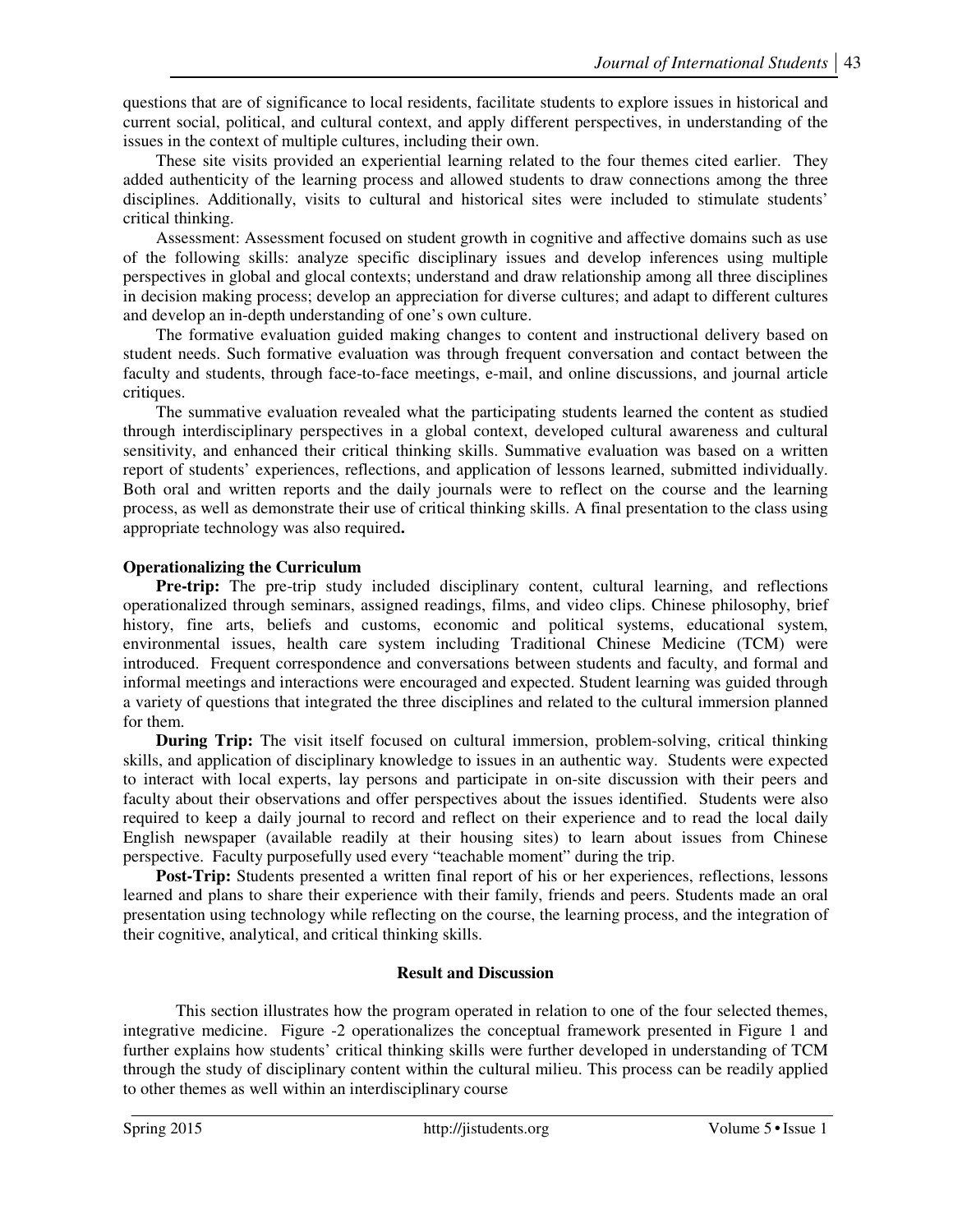### **Theme: Integrated Medicine**

#### **Theme-based Inter-disciplinary Approach**

*Great questions*: How do you relate the philosophy of TCM to cultural beliefs and values about health and illness? How is the practice of TCM affected by urbanization and globalization as they relate to the physical and cultural environment? How would you construct a future scenario with various systems of medicine to effectively combat global health issues?

*Glocal awareness*: What do you perceive the value of alternative medicine for your own health? What do you foresee as the debate in adopting integrative medicine widely in the United States?

*Global awareness*: What other types of traditional health or medical care systems exist in the world today and what are the similarities and differences among them? How does the introduction and acceptance of western medicine influence the lives of Chinese people? What is the relationship between herbal medicine and living environment and how does this relationship reflect the TCM philosophy?

### **Cultural Immersion (site visits, activities, and assignments)**

*Experiences:* Observe and interact with local residents about how they apply the philosophy of integrated medicine to their daily lives.

### *Reflections:*

Site visits and activities: The TCMH and pharmacy, experiencing acupuncture, cupping, and medical massage, discussion seminar with experts (TCM practitioner), patient interview Assignments: Critique articles; reflect on history of TCM and development of integrated medicine in China; document your experience regarding local residents' reactions to the practice of TCM; comment on the role of "barefoot doctors" as providers of health care in China; develop a course report.

*Applications:* Reading assignments, discussions, and reflection on the following topics. Identify how the "barefoot doctors" concept as providers of health care could be suitably modified and adopted for training and placement of community health workers to deliver care

**Assessment** 

in the US and elsewhere.

**Summative assessment: Final report** *Formative assessment*: Journal article critique, daily travel journal, personal reflection/position paper, discussion group

**Figure 2.** Example of Theme Development in the Curriculum Design Process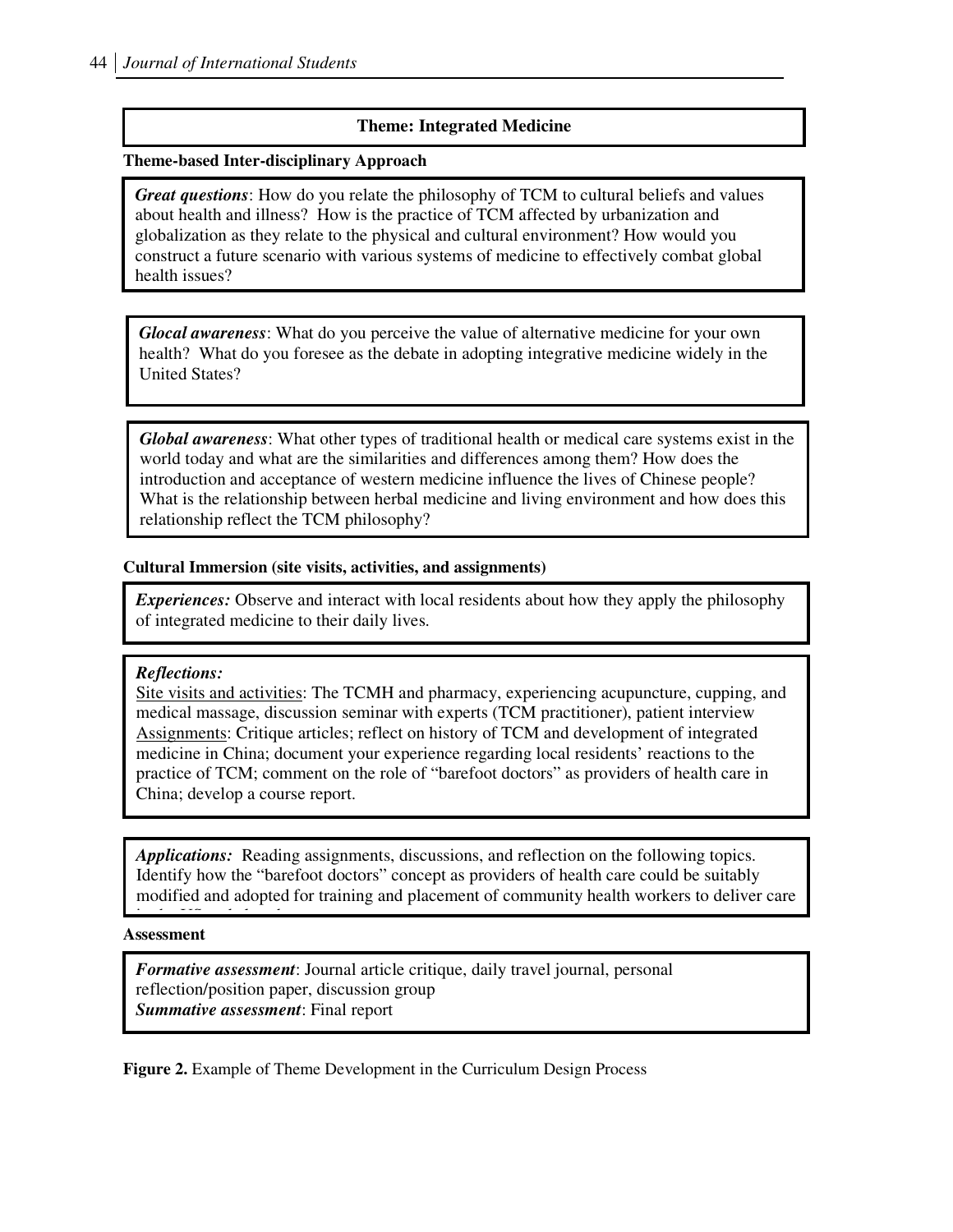Students were informed of an upcoming visit to a Traditional Chinese Medicine Hospital (TCMH) in Beijing, during the program. They were expected to develop an understanding of the Chinese perspective of TCM and seek and draw parallels among western medicine and TCM. This included the historic role of 'barefoot doctors,' exploring reasons for each system's popularity in the historical, political and cultural contexts of China and the US, and identifying the genesis of integrative medicine and its popularity globally. They were directed to particularly focus on similarities, differences, availability, acceptability, affordability, and effectiveness of TCM and western medicine.

During the visit, students were provided details about the hospital to provide them in-depth knowledge about its history, structure and functions to facilitate their understanding of the medical system in China. They were briefed on the diagnostic process and viewed certain treatment modalities such as acupuncture, medical massage, and herbal medicine. Students also observed and interviewed a patient receiving acupuncture for stroke. A student, who had pulled a muscle in the neck, voluntarily underwent a cupping procedure to relieve muscle stiffness. Several others volunteered to experience acupuncture and medical massage for problems with their back, neck or shoulder. Students were introduced by the clinicians to the concept of holistic medicine and the importance of attending to the needs of the person (i.e., mind, body, and spirit) versus the focus on treating the medical condition in western medicine. The visit to the herbal pharmacy at the hospital kindled a wide-ranging discussion on cultivation of herbs, climatic and other environmental conditions for their growth, and cultural traditions associated with their use. Sources of modern pharmaceutical agents, impact on ecology particularly in rain forests, stewardship of the planet, and corporate responsibility were some of the other issues addressed. Students also expressed surprise that the pharmacy prepares each dose for every patient by carefully measuring and mixing the appropriate herbs. This generated discussion about the way TCM is practiced where the focus is on customizing treatment for every patient versus western medicine where standard protocols are the norm.

The pharmacy personnel detailed the planned cultivation of herbs rather than relying on them growing in the wild, as used to be the tradition in the past. The conflict between use of land for growing of medicinal herbs versus its use for new construction to support rapid industrialization and urbanization was identified by the students.

Several questions arose spontaneously and were discussed. For example, students were asked to relate the philosophy of TCM to cultural beliefs and values about health and illness. They were instructed to use their own observations and understanding of Chinese culture to analyze how the Chinese people we are incorporating TCM in their day-to-day practices to promote health and prevent illness. Additionally, students were asked to construct a future scenario with various systems of medicine to effectively combat global health issues.

### **Student Personal and Professional Growth**

Students' reflections in their daily journal and final report provided valuable information about their growth in developing global and glocal awareness, critical thinking skills in analyzing issues, and decision making ability in the context of historical development and present social and cultural milieu and using multiple perspectives. This is in line with what Montrose (2002) states as the key to understanding experiential learning. According to her, what transforms the study abroad program into a valuable academic experience is the critical analysis of the activities and not merely the activities themselves. Examples of students' reflections that support the application of their critical thinking skills are provided next.

When a great question "What does the Great Wall mean to ordinary Chinese in their daily life?" was posed to students, their answers demonstrated their understanding of connectedness of global issues, depth of analysis, and their desire to learn more beyond the question itself. A sample response is given here.

 "I was trying to answer the question by linking to concepts of human rights, environmental protection, national security, global citizenship, and the sad and touching Chinese story, Meng Jiang Nu Crying the Great Wall. This wall has been in my mind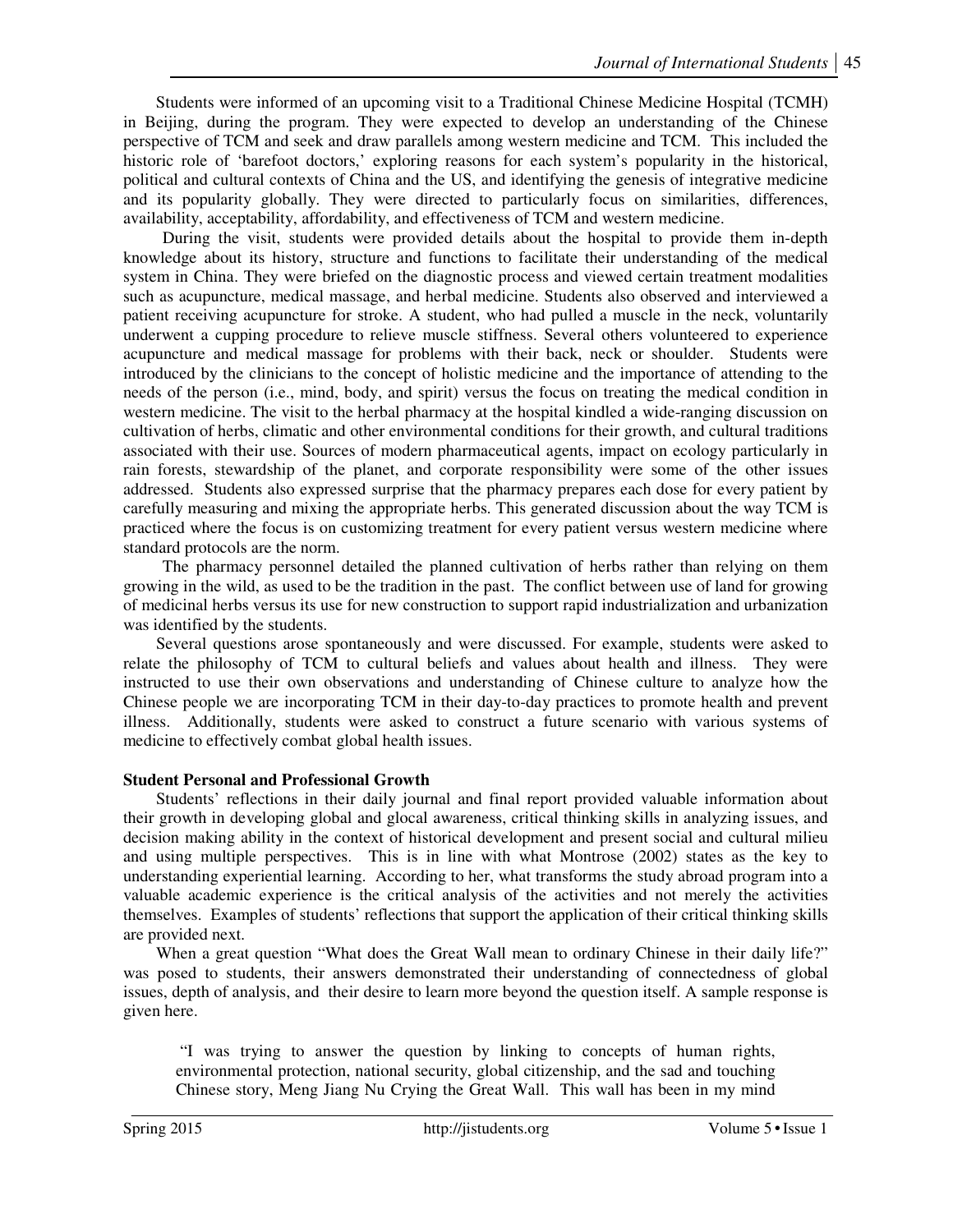forever. Suddenly, I realized there are other walls that are significant as well such as the Berlin Wall, the newly built wall at the border between the US and Mexico, and the wall surrounding Vatican. What does the wall at the US border mean to Americans and Mexicans? … I could not get the question out of my mind, what the wall means to an ordinary person in China. I know this is how I am going to think when learning about other things…"

Examples of glocal awareness gained by three different students are reflected in their statements after visits to a middle school and a wastewater treatment plant.

 "Today, while visiting a middle school, I learned something about Confucianism and science development…. Pictures of the world famous scientists (all white and male except for Marie Curie) were hanging on the walls, in each hallway, in the school. No picture of Chinese scientists was included. I learned that the Chinese culture, shaped by Confucius' ideology, continued to place greater emphasis on the ability to manage people (and thus having power) rather than the study of science and engineering. I did not know of any of those famous scientists myself, but had opportunity to learn about them today while visiting the middle school. I am going to adopt this to my future classroom. However, I will be sure to include females, scientists from different nations and cultures, and human rights leaders."

"The visit to waste water treatment plant provided me the opportunity to realize how lucky I am in the US as most places I visit I can drink the water from any faucet without worrying whether it is clean or contaminated. I never thought of how much public and environmental health works in the background to protect the community's health. However, I still have concerns every now and then when I hear or read about the dumping of toxic or sewer waste into the neighboring rivers and streams."

"Another thing that I will never forget is our participation in the Kongming lantern ceremony to honor the Chinese affected by the earthquake. We were welcomed by hundreds of Chinese who had gathered near the Yangtze river for this ceremony. At that time, I did not feel like a visitor or a foreigner, but as another human being in this community. We lifted the lanterns along with the Chinese and sent it up with our prayers for those who were not with us. It dawned on me that when such unexpected natural disasters occur in the US, people who are unrelated come together and help one another just as what I was experiencing then."

Global awareness was illustrated in a student's reflection after the visit to the Three Gorges Dam and the need for utilizing multiple perspectives.

 "We had a great time visiting the Three Gorges Dam. This has interested me in finding other related man-made constructions to benefit humans such as canals and reservoirs. In the history of civilization, humans have to decide between the benefit to the people and changes to the natural environment. Certainly, the Three Gorges Dam has created a lot of controversy similar to the construction of dams in other nations such as the Aswan Dam in Egypt and other dams in places like India, Brazil and Turkey. Loss of cultural and historical sites, mobilization of millions of people for construction, changes to marine life, generation of more electricity to satisfy the needs of residents, and reduction of flooding along the Yangtze River are some of the issues to consider. No wonder, a Chinese said it was a dream of hundreds of years to build the dam. Now I know that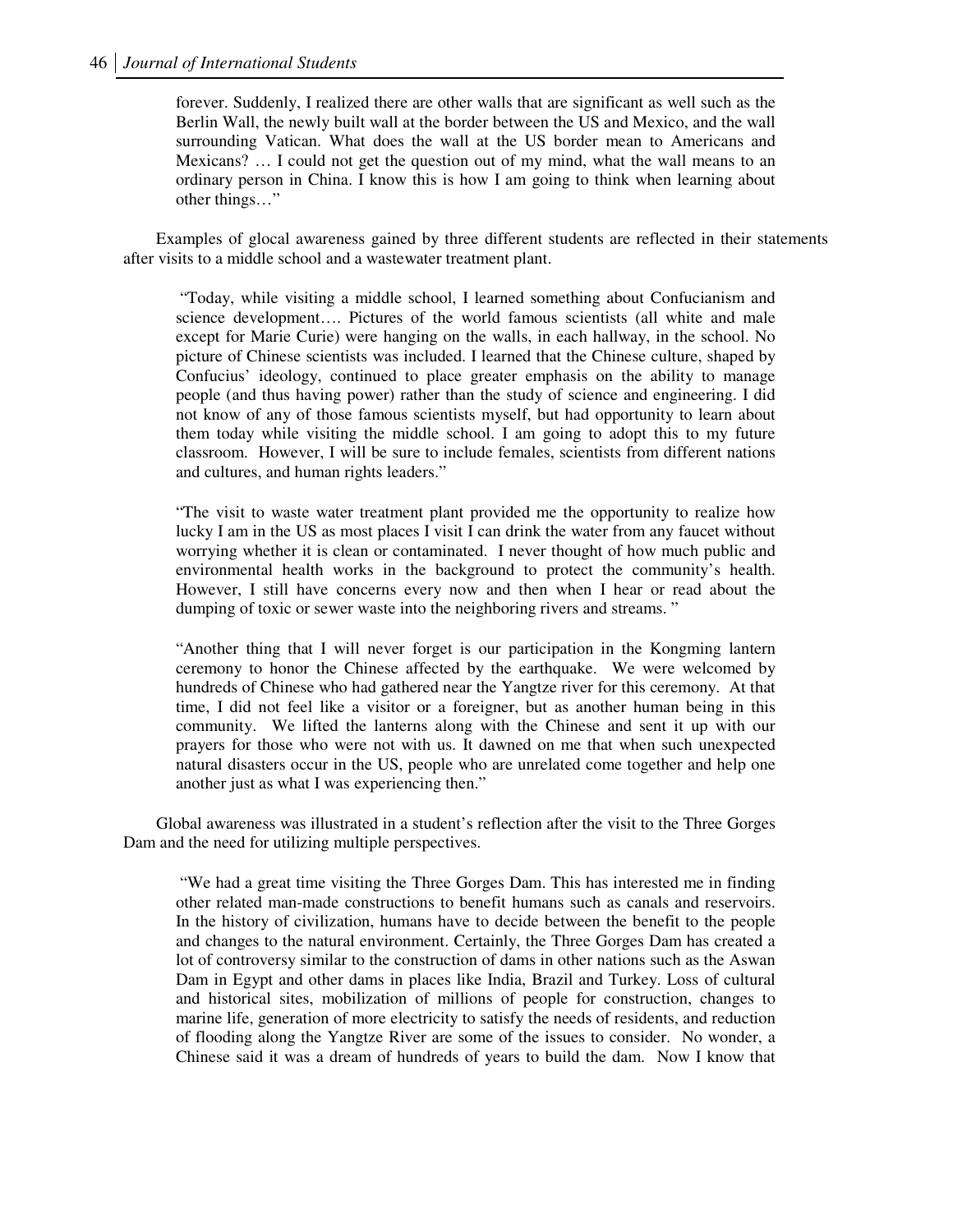there is a need to think from perspectives of history, culture, environment, needs of humans, politics, and maybe others that I am not aware of to truly understand an issue."

Appreciation for diverse cultural practices was affirmed by the following reflections from two participants in the study abroad program.

"Undergoing cupping was a new experience for me. I was very hesitant at first, but my desire to experience something new and learn overcame my fear. I felt better soon after the procedure. I had less muscle stiffness, even though I had a patch of skin that looked like a pepperoni! I now understand why TCM, based on its centuries old philosophy and practice, is so popular among the Chinese."

"… Since our arrival, we have followed the Chinese tradition by ordering group dishes and sharing them together at each dinner. I recounted this experience with Chinese college students in my group while we were visiting the Summer Palace. They told me that sharing helps one taste a variety of foods and get multiple nutrients in one meal. It also relates to the value placed on collectivism in the Chinese culture. I appreciate the notion behind the idea, but on reflection I note that it does deviate from my upbringing with a focus on individualism..."

The desire for lifelong learning was captured succinctly in the following reflection offered by a student.

"The China program has motivated me to study about China and other countries. I know my answer to questions and personal reflections are somewhat novice in many ways, and I need to continue to study more about China, the US, and the world to better respond to these questions."

As is evident, the student reflections in their daily journals and final report support enhancement of their critical thinking skills developed through cultural immersions during this program. Since student learning was highly individualized in this study abroad program, the formative and summative evaluation focused on qualitative aspects of student educational needs and learning outcomes. Thus, qualitative data obtained throughout the students' learning experience and their reflections at the end of the program provided an appropriate and authentic picture of their learning.

### **Conclusion**

This thematic interdisciplinary approach for a short term study abroad program was effective in developing analytic and critical thinking skills among students. The basic principles of the program such as asking great questions, selecting sites for visits that allowed the learners to draw content knowledge from different disciplines, and choosing themes that permitted analysis of issues in both global and glocal contexts proved to be beneficial. Cultural immersion and focus on higher order thinking questions helped develop student understanding and appreciation of their own and other cultures. Both formative and summative evaluations were applied to understand students' learning process and outcomes. This approach effectively stimulated students' critical thinking skills and the desire and ability to apply them to real life issues besides kindling in them the desire for lifelong learning. Thus, with well-coordinated efforts from students, faculty, and the counterparts in China, this study abroad program became a true learning experience for all.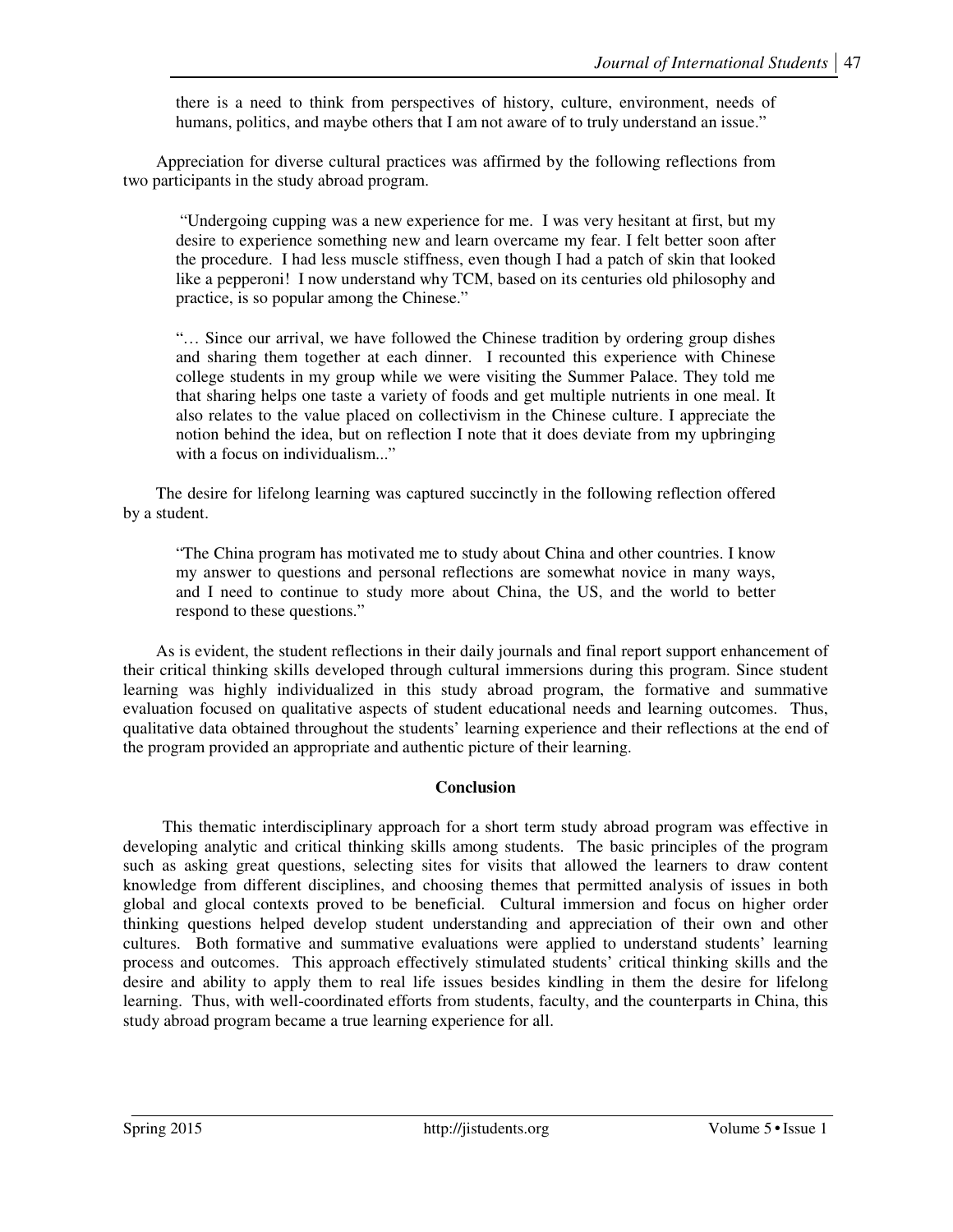#### **References**

- Anderson, P. H., Lawton, L., Rexeisen, R. J., & Hubbard, A. C. (2006). Short-term study abroad and intercultural sensitivity: A pilot study. *International Journal of Intercultural Relations, 30*(4), 457- 469.
- Casserly, M. (December 10, 2012). The 10 skills that will get you hired in 2013. *Forbes*. Retrieved from http://www.forbes.com/sites/meghancasserly/2012/12/10/the-10-skills-that-will-get-you-ajob-in-2013/
- Commission on the Abraham Lincoln Study Abroad Fellowship Program. (2005). *Global competence and national needs.* Washington, DC: Author.
- Friedman, L. T. (2006). *The world is flat.* New York, NY: Farrar, Straus and Giroux.
- Gardner, H. (2008). The five minds for the future. *Schools: Studies in Education 5*(12), 17-24.
- Glaser, E. M. (1941). *An experiment in the development of critical thinking*. New York, NY: Columbia University Teacher's College.
- Hovland, K. (2010). *Global learning: Aligning student learning outcomes with study abroad*. Washington, DC: National Association of Foreign Student Advisors.
- Institute for International Education. (2013). *Fast facts Open Doors 2013*. Retrieved, from http://www.iie.org/en/Research-and-Publications/Open-Doors
- Ivanitskaya, L., Clark, D., Montgomery, G., & Primeau, R. (2002). Interdisciplinary learning: process and outcomes. *Innovative Higher Education, 27*(2), 95-111.
- Jones, C. (2009). Interdisciplinary approach: Advantages, disadvantages, and the future benefits of interdisciplinary studies. *ESSAI, 7*, 76-81.
- Klein, J. T., & Newell, W. H. (1997). Advancing interdisciplinary studies. In J. Gaff  $\&$  J. Ratcliff (Eds.), *Handbook of the undergraduate curriculum: A comprehensive guide to purposes, structures, practices, and change* (pp. 393-415). San Francisco, CA: Jossey-Bass.
- Kolb, D. A. (1984). *Experiential learning: Experience as a source of learning and development*. Upper Saddle River, NJ: Prentice-Hall.
- Lloyd, M., & Bahr, N. (2010). Thinking critically about critical thinking in higher education. *International Journal for the Scholarship of Teaching and Learning, 4*(2), Article 9. Retrieved from http://digitalcommons.georgiasouthern.edu/ij-sotl/vol4/iss2/9
- Luigi, D., & Simona, V. (2010). The glocal strategy of global brands. *Studies in Business and Economics*, *5*(3), 147-155.
- Lutterman-Aguilar, A., & Gingerich, O. (2002) Experiential pedagogy for study abroad: Educating for global citizenship. *Frontiers*, *8,* 41-82.
- McKeown, J. S. (2009). *The first time effect: the impact of study abroad on college student intellectual development*. Albany, NY: State University of New York Press.
- McLaughlin, J. S., & Johnson, D. K. (2006). Assessing the field course experiential learning model: Transforming collegiate short-term study abroad experiences into rich learning environments, *Frontiers, 8*, 65-85.
- Mills, L. H., Vrba, T., & Deviney, D. (2012). Enriching the short-term study abroad program: A case study. Retrieved from http://asbbs.org/files/ASBBS2012V1/PDF/M/MillsL.pdf
- Montrose, L. (2002). International study and experiential learning: The academic context. *Frontiers, 8*, 1-15.
- Musil, C. M. (2006). *Assessing global learning: Matching good intentions with good practice*. Washington, DC: Association of American Colleges and Universities.
- Passarelli M. A., & Kolb, D. A. (2012). Using experiential learning theory to promote student learning and development in programs of education abroad. In M.V. Berg, M. Page, & K. Lou (Eds.), *Student learning abroad*. Sterling, VA: Stylus Publishing.
- Paul, R., & Elder, L. (1999). *The miniature guide to critical thinking: Concepts and tools*. Dillon Beach, CA: Foundation for Critical Thinking Press.
- Petress, K. (2004). Critical thinking: An extended definition. *Education*, *124*(3): 461-466.